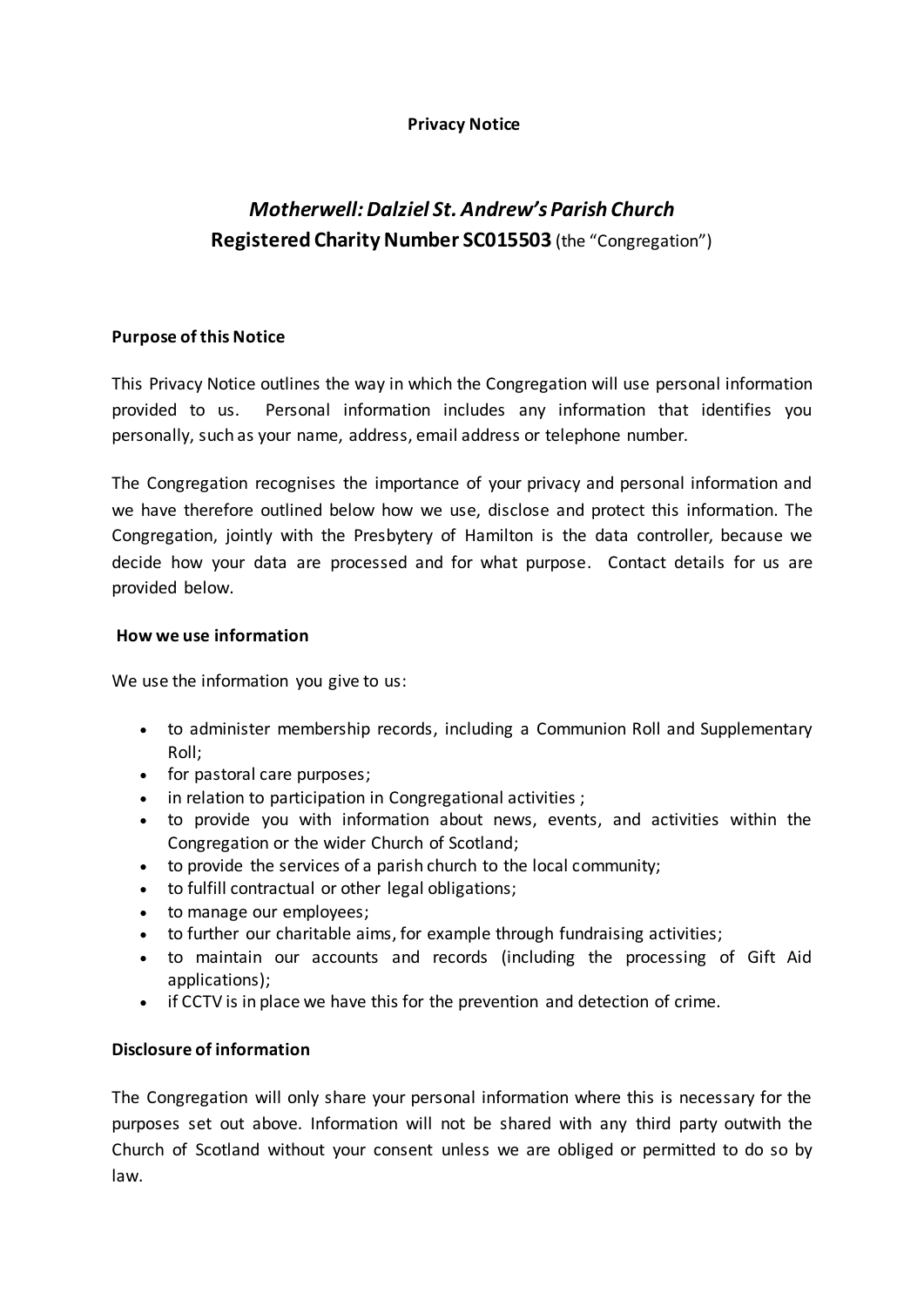#### **Basis for processing personal information**

The Congregation processes your information in the course of its legitimate activities, with appropriate safeguards in place, as a not-for-profit body with a religious aim and on the basis that our processing relates solely to members, former members or people who have regular contact with us, and that this information is not disclosed to any third party without your consent.

We also process information where this is necessary for compliance with our legal obligations; where processing is necessary for the purposes of our legitimate interests and such interests are not overridden by your interests or fundamental rights and freedoms; and where you have given consent to the processing of your information for a particular purpose.

## **Storage and security of personal information**

The Congregation will strive to ensure that personal information is accurate and held in a secure and confidential environment. We will keep your personal information for as long as you are a member or adherent or have regular contact with us or so long as we are obliged to keep it by law or may need it in order to respond to any questions or complaints or to show that we treated you fairly. We may also keep it for statistical purposes but if so we will only use it for that purpose. When the information is no longer needed it will be securely destroyed or permanently rendered anonymous. [Further information about our data retention policy is available at www.*dalzielstandrews.org.uk.*

#### **Getting a copy of your personal information**

You can request details of the personal information which the Congregation holds about you by contacting us using the contact details given below.

#### **Inaccuracies and Objections**

If you believe that any information the Congregation holds about you is incorrect or incomplete or if you do not wish your personal information to be held or used by us please let us know. Any information found to be incorrect will be corrected as quickly as possible.

You have the right to object to our use of your personal information, or to ask us to remove or stop using your personal information if there is no need for us to keep it. There may be legal or other reasons why we need to keep or use your data, but please tell us if you think that we should not be using it.

If we are processing your data on the basis of your explicit consent, you can withdraw your consent at any time. Please contact us if you want to do so.